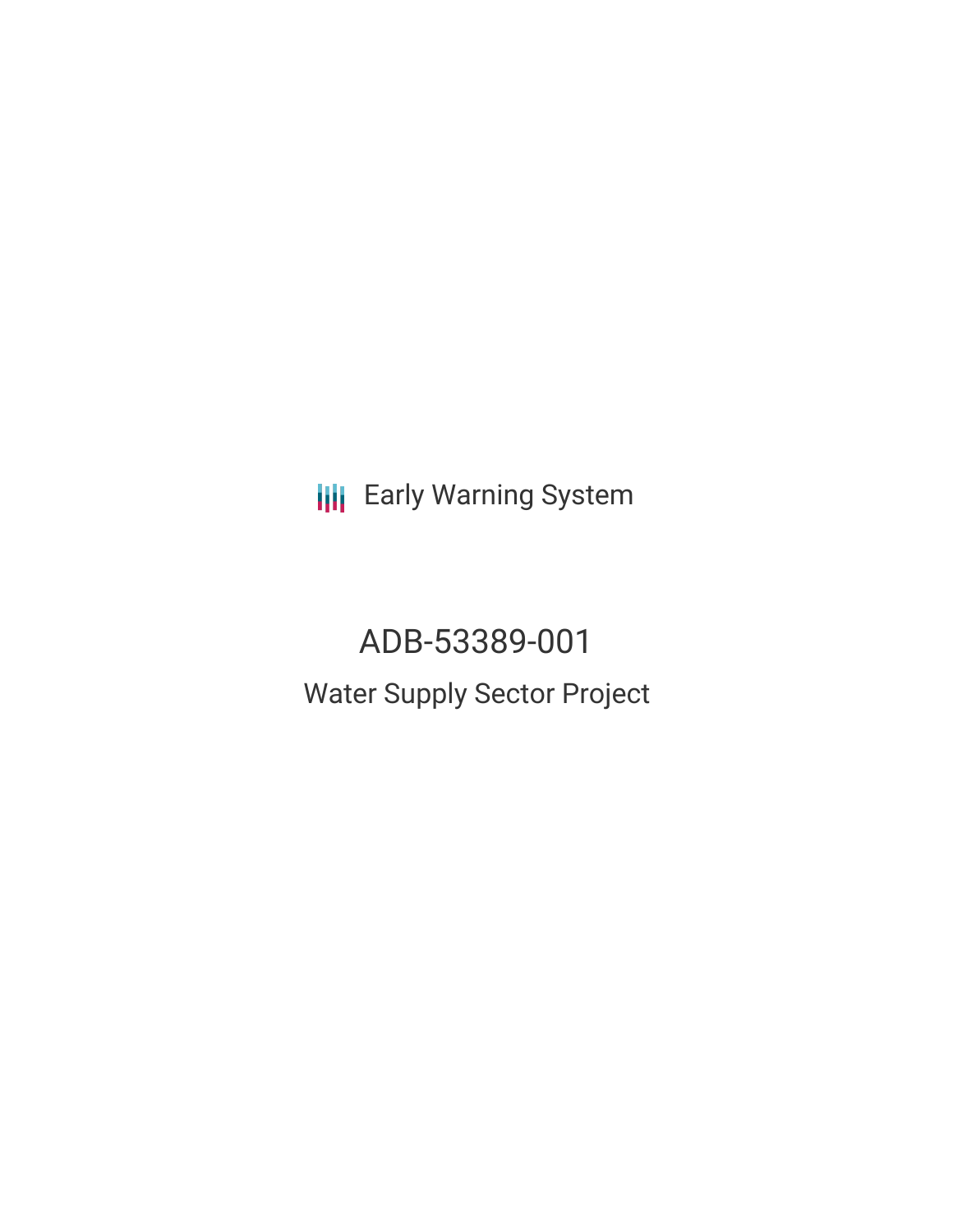## **Quick Facts**

| <b>Countries</b>               | Laos                                 |
|--------------------------------|--------------------------------------|
| <b>Specific Location</b>       | Nation-wide                          |
| <b>Financial Institutions</b>  | Asian Development Bank (ADB)         |
| <b>Status</b>                  | Proposed                             |
| <b>Bank Risk Rating</b>        | B                                    |
| <b>Borrower</b>                | Lao People's Democratic Republic     |
| <b>Sectors</b>                 | Infrastructure, Water and Sanitation |
| <b>Investment Type(s)</b>      | Grant, Loan                          |
| <b>Investment Amount (USD)</b> | $$63.30$ million                     |
| <b>Loan Amount (USD)</b>       | $$58.30$ million                     |
| <b>Grant Amount (USD)</b>      | $$5.00$ million                      |
| <b>Project Cost (USD)</b>      | \$63.30 million                      |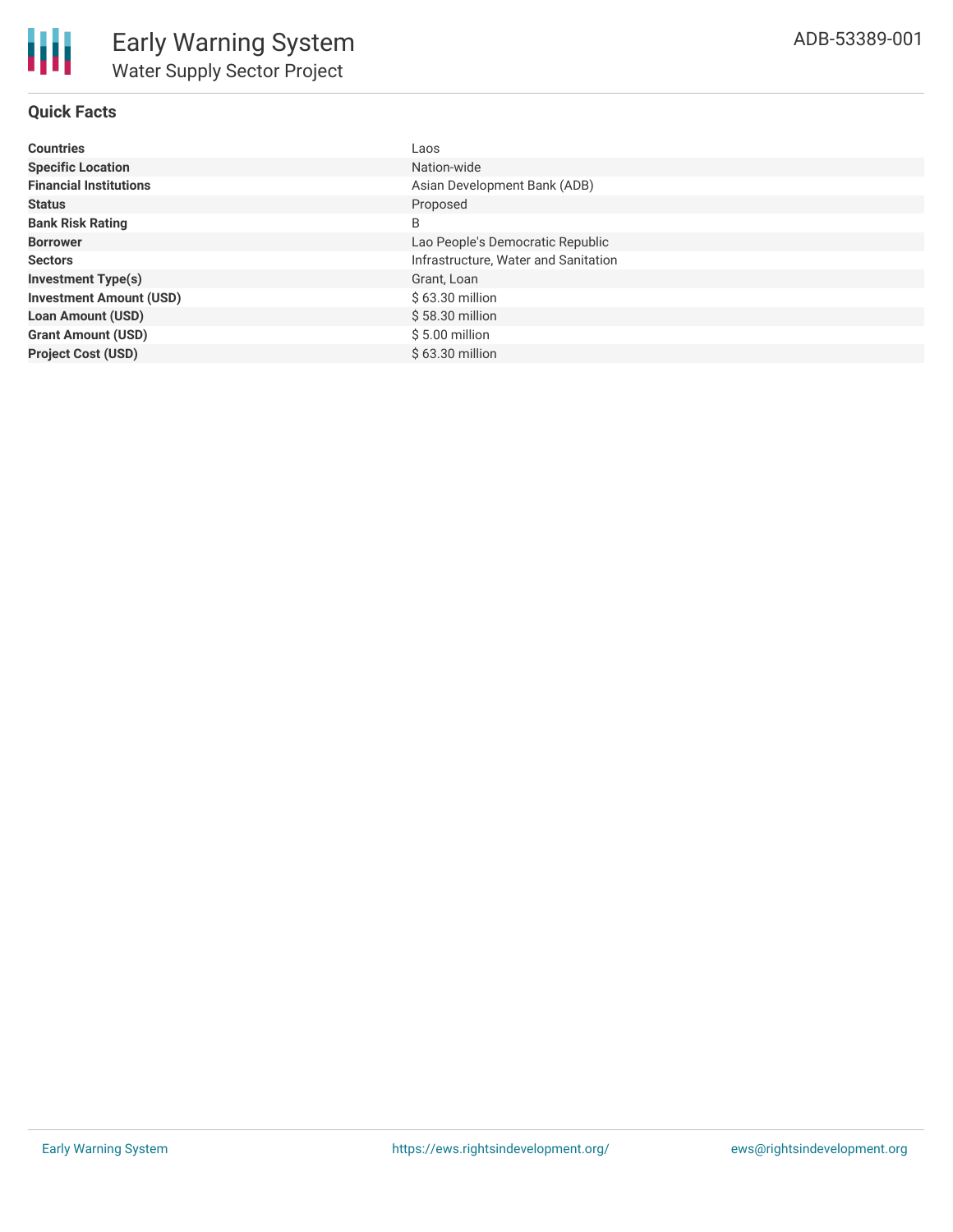

# **Project Description**

According to bank documents, "the project will focus on increasing access to safe water supply and, considering the impacts of COVID-19, is expected to contribute towards:

- (i) increasing job opportunities in the sector;
- (ii) improving health benefits, with reduced exposure to water-related illnesses; and
- (iii) providing greater opportunities for the establishment of new businesses and industries in the project area."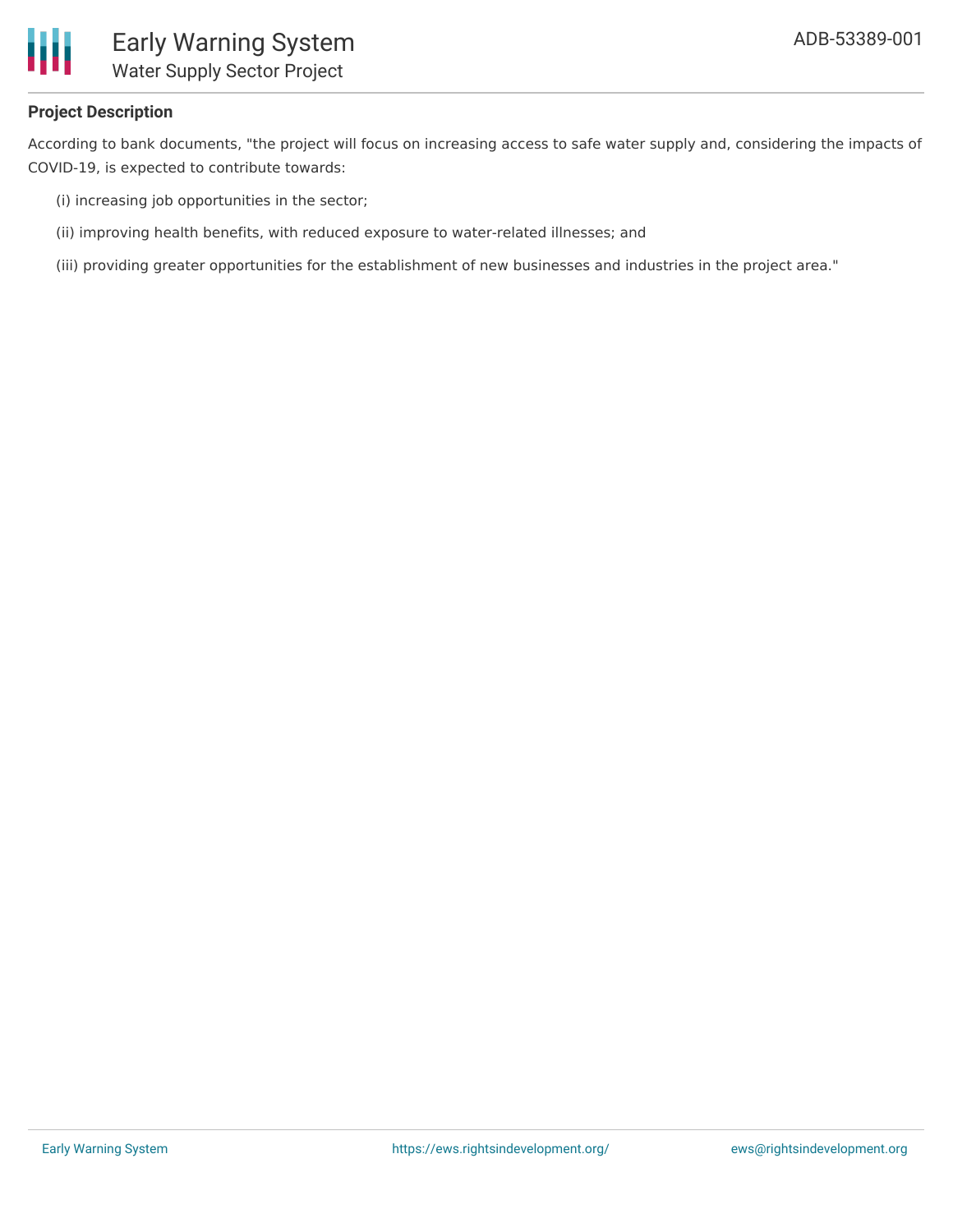

## **Investment Description**

Asian Development Bank (ADB)

**Grant: Water Supply Sector Project** US\$ 5.00 million

**Loan: Water Supply and Sanitation (Additional FInancing 2)** US\$ 58.30 million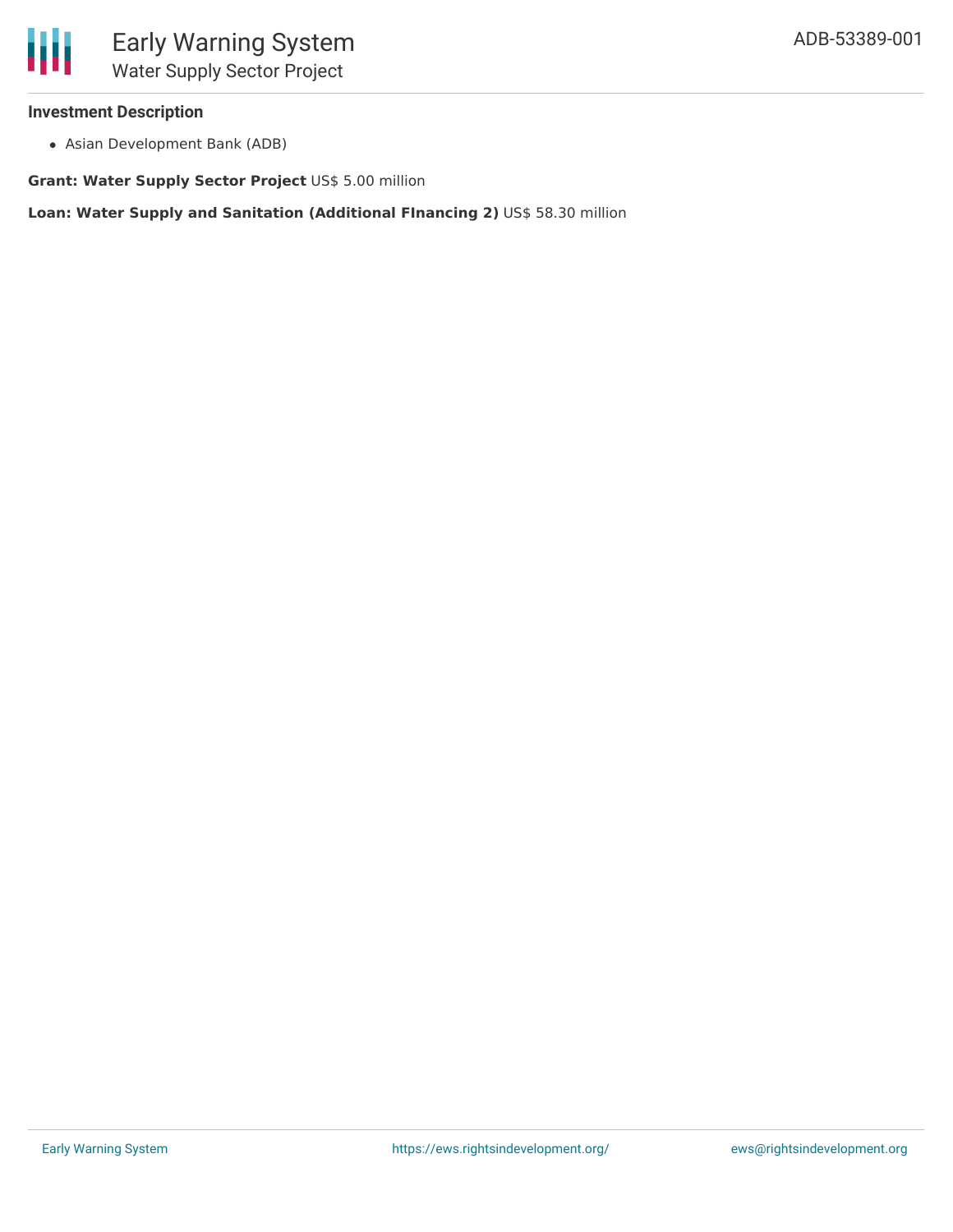## **Contact Information**

### **Executing Agencies**

Ministry of Public Works and Transport

Dept of Housing and Urban Planning, Lao PDR,

Lane-Xang Ave., Vientiane Lao PDR

P.O. Box 206

### **ACCESS TO INFORMATION**

You can submit an information request for project information at: https://www.adb.org/forms/request-information-form

ADB has a two-stage appeals process for requesters who believe that ADB has denied their request for information in violation of its Access to Information Policy. You can learn more about filing an appeal at: <https://www.adb.org/site/disclosure/appeals>

#### **ACCOUNTABILITY MECHANISM OF ADB**

The Accountability Mechanism is an independent complaint mechanism and fact-finding body for people who believe they are likely to be, or have been, adversely affected by an Asian Development Bank-financed project. If you submit a complaint to the Accountability Mechanism, they may investigate to assess whether the Asian Development Bank is following its own policies and procedures for preventing harm to people or the environment. You can learn more about the Accountability Mechanism and how to file a complaint at: <http://www.adb.org/site/accountability-mechanism/main>